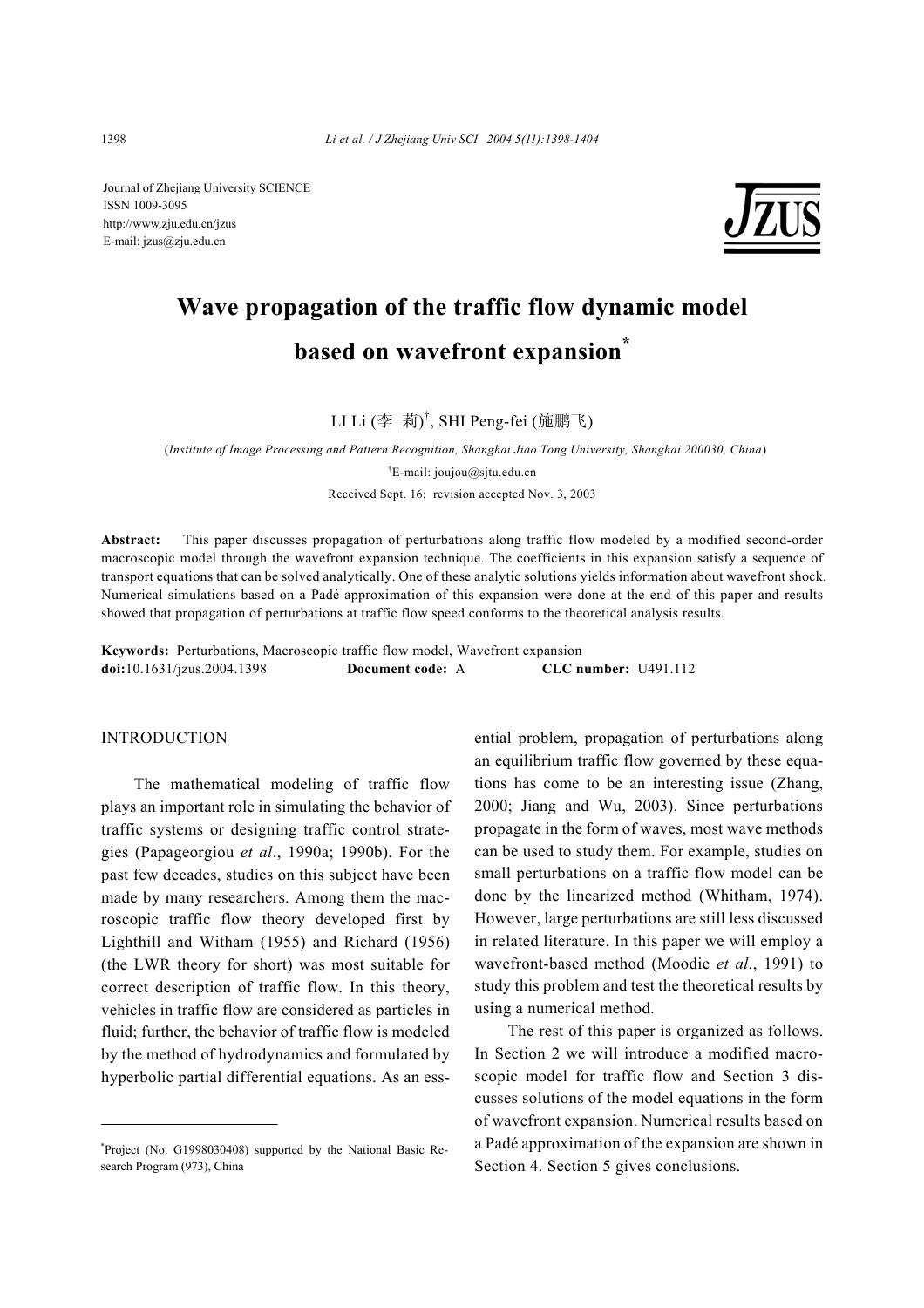## MACROSCOPIC TRAFFIC FLOW MODELS

The macroscopic traffic flow theory is used to study traffic flow by collective variables such as traffic flow rate  $q(x, t)$ , traffic speed  $u(x, t)$  and traffic density  $\rho(x, t)$ , all of which are functions of space  $(x)$  and time  $(t)$ . The most well-known LWR model is formulated by employing the conservation equation

$$
\frac{\partial \rho}{\partial t} + \frac{\partial q_e}{\partial x} = 0, \qquad (1)
$$

where  $q_e = \rho u_e(\rho)$  is the flow rate of the traffic flow under the equilibrium conditions,  $u_e(\rho)$  is an equilibrium speed-density relationship satisfying  $u'_{n}(\rho) \leq 0$ . In this paper we shall use the formulation proposed by Greenshields (Gazis, 1974):

$$
u_e = u_f - \frac{u_f}{\rho_{jam}} \rho
$$
 (2)

where  $u_f$  denotes the free flow speed and  $\rho_{\text{jam}}$  is the jam density.

The LWR model is simple and can be used to solve a variety of simple traffic flow problems analytically by the characteristic method (Whitham, 1974). However, it does not describe the traffic flow dynamics adequately because it does not consider acceleration and inertia effects. In order to improve this, the Payne-type models introducing a momentum equation in addition to the conservation equation are found, which can have the general hyperbolic form:

$$
\frac{\partial \rho}{\partial t} + \frac{\partial (\rho u)}{\partial x} = 0 , \qquad (3)
$$

$$
\frac{du}{dt} = \frac{\partial u}{\partial t} + u \frac{\partial u}{\partial x} = -\frac{1}{\tau} (u - u_e(\rho)) - \frac{C^2(\rho)}{\rho} \frac{\partial \rho}{\partial x}
$$
 (4)

where  $\rho$  is the traffic density and  $u$  is the traffic speed. The parameter  $\tau$  denotes the relaxation time, usually treated as a constant but can be a function of vehicle density.  $C(\rho)$  is a function of density, and is related to propagation of a perturbation. More information on the forms of  $C(\rho)$  can be found in Payne (1971), Zhang (1998) and Lyrintzis *et al*.(1994).

The Payne-type models take into account nonequilibrium effects by replacing the equilibrium speed with a momentum Eq.(4) and improve the simple LWR model. The left hand side of Eq.(4) represents the acceleration. The first term on the right-hand side of Eq.(4) is relaxation term describing the tendency of traffic flow to relax to an equilibrium speed, and the second term accounts for speed adjustment of a traffic flow in anticipation of changing traffic conditions ahead. The most important problem in these models is that a characteristic speed is greater than the macroscopic traffic flow speed (Daganzo, 1995), which means that the future conditions of a traffic variable are partly determined by what is happening behind it. This is not desirable in real-life. Zhang (2002) proposed that a possible way to eliminate this characteristic is considering replacing the density gradient on the right side of Eq.(4) by the speed gradient. Zhang' model is as follows:

$$
\frac{\partial \rho}{\partial t} + \frac{\partial (\rho u)}{\partial x} = 0 , \qquad (5)
$$

$$
\frac{du}{dt} = \frac{\partial u}{\partial t} + u \frac{\partial u}{\partial x} = -C(\rho) \frac{\partial u}{\partial x}
$$
(6)

where  $C(\rho) = \rho u'_e(\rho)$  is the relative speed of perturbation propagating against the traffic flow.

Results showed that this model not only captures certain phenomena that elude the LWR model, but also completely eradicates phenomena propagating faster than the traffic flow. Nevertheless there is no relaxation term in  $Eq.(6)$ , which means that the traffic flow is always under equilibrium conditions or never transits from one state to another.

Considering all above discussions, we prefer a modified second-order macroscopic traffic flow model such as:

$$
\frac{\partial \rho}{\partial t} + \frac{\partial(\rho u)}{\partial x} = 0,
$$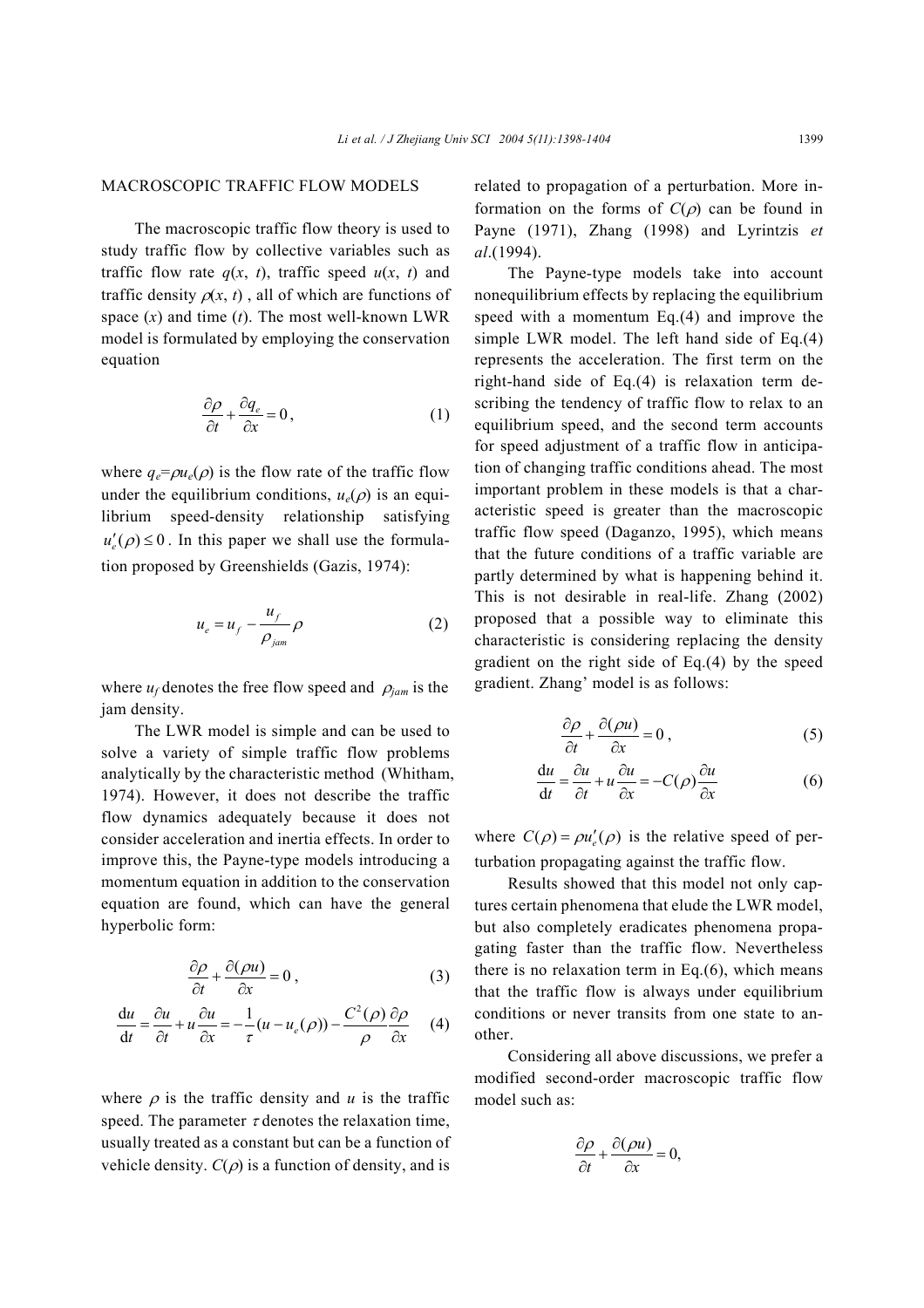$$
\frac{du}{dt} = \frac{\partial u}{\partial t} + u \frac{\partial u}{\partial x} = -\frac{1}{\tau} (u - u_e(\rho)) - C(\rho) \frac{\partial u}{\partial x} \quad (7)
$$

Here  $C(\rho) = \rho u'_e(\rho)$ . Model Eq.(7) adds the relaxation term in the momentum Eq.(6) and has properties similar to those of Zhang's model. In this paper, we only focus on the propagation of some kinds of large perturbations in this model by using the wavefront-based method.

First we obtain a hyperbolic system of partial differential equations in terms of the vec-

$$
\operatorname{tor} \boldsymbol{U} = \begin{pmatrix} \rho \\ u \end{pmatrix}:
$$

$$
U_t + A(U)U_x + b(U) = 0 \tag{8}
$$

where  $A(U) = \begin{pmatrix} u & \rho \\ 0 & u + \rho u_e'(\rho) \end{pmatrix}$  $u + \rho u$ ρ  $A(U) = \begin{pmatrix} u & \rho \\ 0 & u + \rho u_e'(\rho) \end{pmatrix},$ 0  $(U) = u - u_e$ τ  $=\left(\begin{array}{c} 0\\ u-u_e \end{array}\right)$  $\left(\begin{array}{cc} & \tau \end{array}\right)$ **.** 

It is obvious that the two characteristic speeds of the new model Eq.(7), *u* and  $u + \rho u'_{\alpha}(\rho)$ , are always not greater than the macroscopic traffic flow speed.

## WAVEFRONT EXPANSIONS

Considering the boundary value problem of Eq.(8), we assume that an equilibrium traffic flow with density  $\rho_0$  and speed  $u_0 = u_e(\rho_0)$  is disturbed at the boundary  $x=0$  by a prescribed speed change  $\tilde{u}(t)$  with Taylor series expansion about  $t=0+$  of the form

$$
\tilde{u}(t) = \sum_{n=1}^{\infty} \tilde{u}_n t^n \tag{9}
$$

where we assume that  $\tilde{u}(0) = 0$ .

At  $t=0$  a wavefront  $\Gamma$  leaves  $x=0$  and propagates along the traffic flow. Γ can be denoted as

$$
\Gamma: t = T(x), T(0) = 0 \tag{10}
$$

The speed at which the wavefront propagates is  $s=\frac{1}{T'}$ .

In the following discussion we will be interested in the behavior of *U* in the neighborhood of Γ.

Introducing a new variable  $\xi = t - T(x)$ , and the parameter  $|\xi|$  which is a measure of the distance from the wavefront  $\xi=0$ . The solution of Eq.(8) in the form of wavefront expansion is

$$
\rho = \rho_0, u = u_0 \quad \text{for } \xi \le 0 \tag{11}
$$

$$
\rho(x,t) = \rho_0 + \sum_{n=1}^{\infty} \rho_n(x) \xi^n, \quad u(x,t) = u_0 + \sum_{n=1}^{\infty} u_n(x) \xi^n
$$
  
for  $\xi \ge 0$  (12)

The amplitude coefficients in these two expansions are related to jumps in time derivatives as follows:

$$
\rho_n(x) = \frac{1}{n!} \left( \frac{\partial^n \rho}{\partial \xi^n} \right) \Big|_{\xi = 0^+}
$$
\n(13)

Furthermore we write power series expansions in  $\xi$ for  $A$  and  $b$  in Eq.(8) as:

$$
A = \sum_{n=0}^{\infty} A_n(x) \xi^n, \ b = \sum_{n=0}^{\infty} b_n(x) \xi^n, \text{ for } \xi \ge 0
$$
 (14)

where

$$
A_n = \begin{pmatrix} u_n & \rho_n \\ 0 & u_n - \frac{u_f}{\rho_{jam}} \rho_n \end{pmatrix}, \, n \ge 0 \tag{15}
$$

$$
\boldsymbol{b}_0 = \boldsymbol{0}, \ \boldsymbol{b}_n = \begin{pmatrix} 0 \\ \frac{1}{\tau} u_n + \frac{u_f}{\tau \rho_{jam}} \rho_n \end{pmatrix}, n \ge 1 \tag{16}
$$

At the boundary, the amplitude coefficients  $u_n(x)$  satisfy the condition

$$
u_n(0) = \tilde{u}_n, n \ge 1 \tag{17}
$$

Substituting Eq.(12) and Eqs.(14)−(16) into Eq.(8) and equating coefficients of like powers of  $\xi$ we can get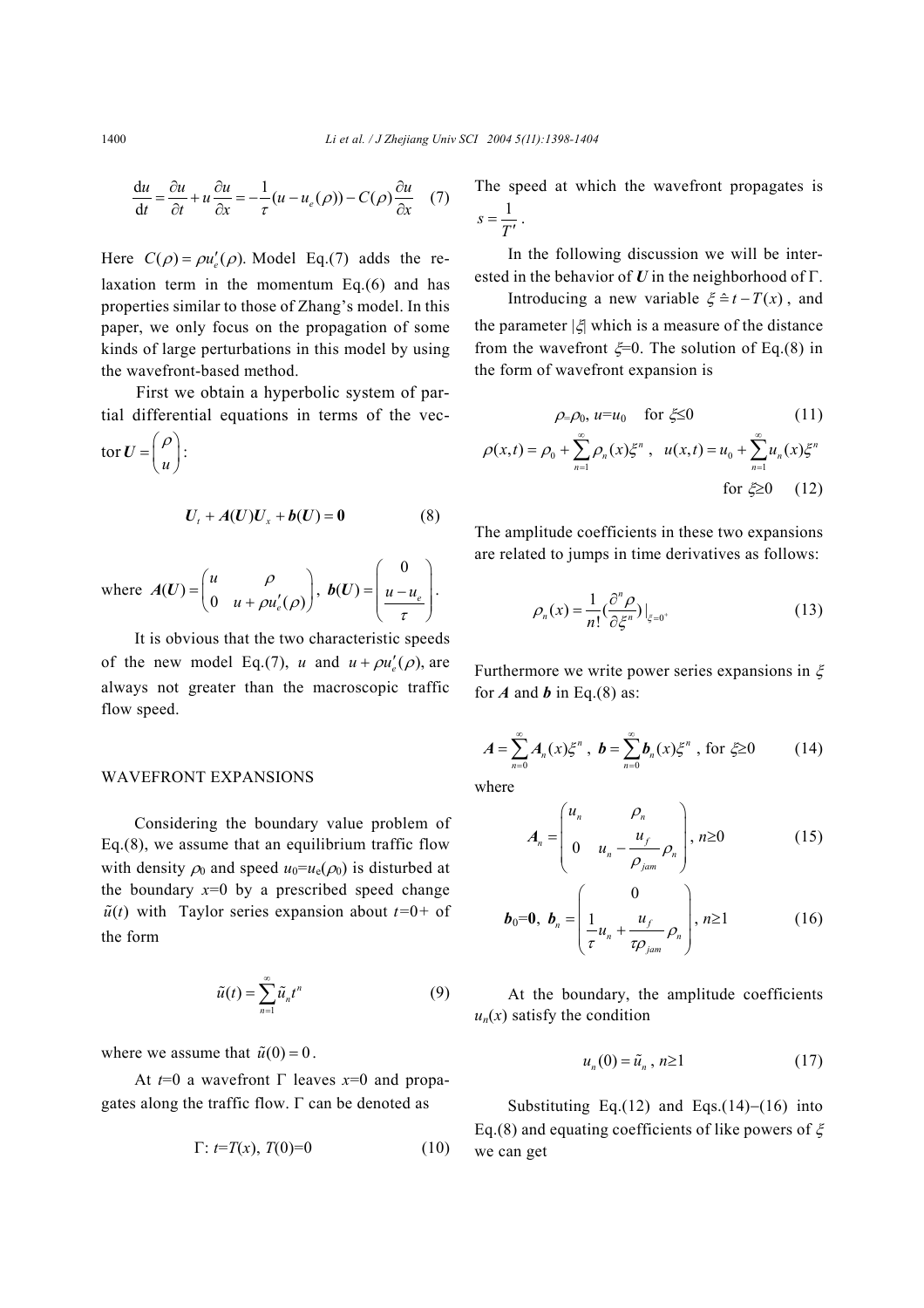$$
\rho_1 - T' \rho_0 u_1 - T' u_0 \rho_1 = 0 \tag{18}
$$

$$
u_1 - (u_0 - \frac{u_f}{\rho_{jam}} \rho_0) T' u_1 = 0 \tag{19}
$$

for *n*=0, and

$$
(n+1)(1-T'u_0)\rho_{n+1} - T'(n+1)\rho_0 u_{n+1} + \rho_0 u'_n + u_0 \rho'_n
$$
  
+ 
$$
\sum_{k=1}^n (u_k Q_{n-k} + \rho_k R_{n-k}) = 0
$$
 (20)

$$
(n+1)[1-(u_0 - \frac{u_f}{\rho_{jam}}\rho_0)T']u_{n+1} + (u_0 - \frac{u_f}{\rho_{jam}}\rho_0)u'_n
$$
  
+  $\frac{1}{\tau}u_n + \frac{u_f}{\tau\rho_{jam}}\rho_n + \sum_{k=1}^n (u_k - \frac{u_f}{\rho_{jam}}\rho_k)R_{n-k} = 0$  (21)

for *n*≥1, where

$$
Q_n = \rho'_n - (n+1)\rho_{n+1}T',
$$
  
\n
$$
R_n = u'_n - (n+1)u_{n+1}T'
$$
 (22)

The pair of Eqs.(18), (19) have a nontrivial solution  $\vert \frac{\mu_1}{\sigma_2} \vert$  $u<sub>1</sub>$  $(\rho_{\scriptscriptstyle 1}^{\scriptscriptstyle -})$  $\begin{pmatrix} \nu_1 \\ u_1 \end{pmatrix}$  if and only if

$$
T' = \frac{1}{u_0} \text{ or } T' = \frac{1}{u_0 - \frac{u_f}{\rho_{jam}}} \tag{23}
$$

In this paper we will choose

$$
T' = \frac{1}{u_0 - \frac{u_f}{\rho_{jam}} \rho_0},
$$
 (24)

that is, the speed of propagation of the wavefront  $\Gamma$ is

$$
s = u_0 - \frac{u_f}{\rho_{jam}} \rho_0 \tag{25}
$$

Using Eq. $(24)$  in Eq. $(18)$  gives

$$
\rho_1 = -\frac{\rho_{jam}}{u_f} u_1 \tag{26}
$$

Let  $n=1$  in Eq.(21), with Eq.(24) and Eq.(26), we obtain the differential equation

$$
u'_{1} - \frac{2}{(u_{0} - \frac{u_{f}}{\rho_{jam}}\rho_{0})^{2}} u_{1}^{2} = 0
$$
 (27)

Since Eq.(27) involves only  $u_1$ , it can be solved exactly. The solution to Eq.(27) is

$$
u_1(x) = \frac{\tilde{u}_1}{1 - \frac{2}{(u_0 - \frac{u_f}{\rho_{jam}}\rho_0)^2}} (28)
$$

The solution to Eq.(27) shows whether a shock can form at the wavefront  $\Gamma$ . From Eq.(28) we can see that breaking will occur at the front if  $\tilde{u}_1 > 0$ ; and that the breaking distance is

$$
x = \frac{(u_0 - \frac{u_f}{\rho_{jam}}\rho_0)^2}{2\tilde{u}_1}.
$$
 (29)

 $\rho_1$  is found from Eq.(26) and the coefficients  $\rho_n$ ,  $u_n$ for  $n \geq 2$  can be found from Eq.(20) and Eq.(21), respectively.

#### NUMERICAL RESULTS

To obtain numerical results from the wavefront expansions we use Padé approximant. The parameters for model Eq.(7) are taken from Table 1 (Treiber *et al*., 1999).

| Table 1 Parameters for model Eq.(7) |                       |              |
|-------------------------------------|-----------------------|--------------|
| $\tau(h)$                           | $\rho_{jam}$ (veh/km) | $u_f$ (km/h) |
| 7/720                               | 160                   | 110          |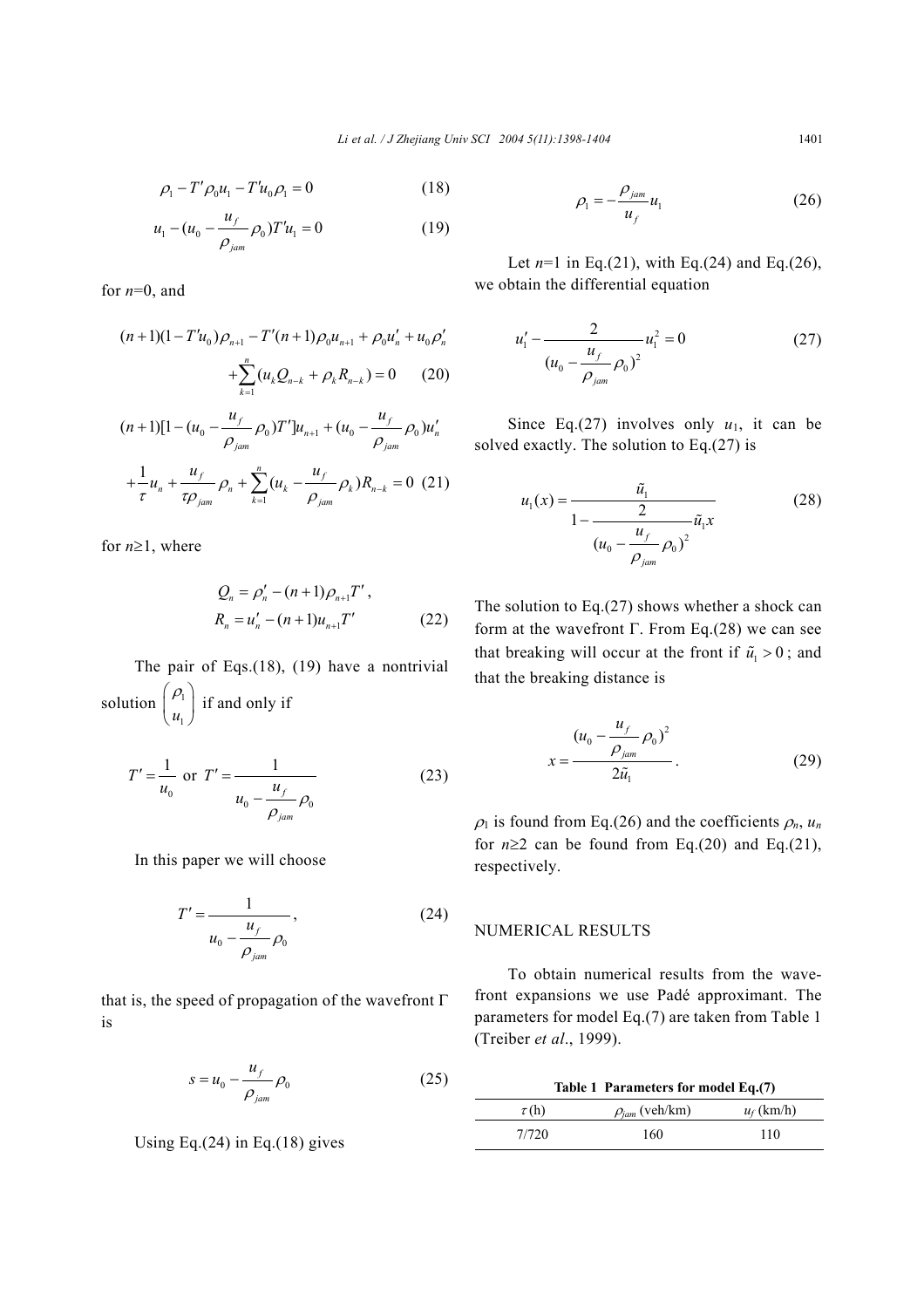Considering an equilibrium traffic flow (with  $\rho_0$ =72.73 and  $u_0=u_e(\rho_0)$ =60) disturbed at the boundary *x*=0 by a speed change  $\tilde{u}(t) = a t e^{-t}$ ,  $t \ge 0$ , with *a* equaling 5 and −10 respectively. We write the Taylor series expansions about *t*≥0 of  $\tilde{u}^{(1)}(t) = 5te^{-t}$  and  $\tilde{u}^{(2)}(t) = -10te^{-t}$  as:

$$
\tilde{u}^{(1)}(t) = \sum_{n=1}^{\infty} \tilde{u}_n^{(1)} t^n = 5t - 5t^2 + \frac{5}{2!}t^3 - \frac{5}{3!}t^4 + \dots \tag{30}
$$

$$
\tilde{u}^{(2)}(t) = \sum_{n=1}^{\infty} \tilde{u}_n^{(2)} t^n = -10t + 10t^2 - \frac{10}{2!}t^3 + \frac{10}{3!}t^4 + \dots (31)
$$

that is,  $\tilde{u}_n^{(1)} = (-1)^{n-1} \frac{5}{(n-1)!}$ ,  $\tilde{u}_n^{(2)} = (-1)^n \frac{10}{(n-1)!}$ ,

*n*≥1. We will presume that the flow rate at the boundary is unchanged, i.e.  $q(0, t) = \rho_0 u_0 = 4364$ veh/h, *t*≥0. At the boundary the curves of the traffic flow speed and density are shown in Fig.1 and Fig.2.

The wavefront is given by 
$$
\Gamma
$$
:  $t=T(x)=0.1x$ , and  
the solution for  $u_1(x)$  and  $\rho_1(x)$  is:

$$
u_1(x) = \frac{5}{1 - 0.1x}, \ \rho_1(x) = -\frac{80}{11} \times \frac{1}{1 - 0.1x} \tag{32}
$$

for condition Eq.(30) and

$$
u_1(x) = \frac{-10}{1 + 0.2x}, \ \rho_1(x) = \frac{160}{11} \times \frac{1}{1 + 0.2x}
$$
 (33)

for condition Eq.(31).

Since  $\tilde{u}_1^{(1)} > 0$ , breaking occurs at the front and the breaking distance is *x*=10 km.

Eqs.(21) and (22) can be solved successively analytically in terms of quadrature. The formulas will become complicated expressions soon. Since we will only use the higher order amplitude functions for purely numerical work, the unwieldy process is of no advantage. Therefore, we solve the





**Fig.1 Variation of traffic speed and density at boundary for boundary condition Eq.(30)**  (a) traffic flow speed at boundary  $x=0$ ; (b) traffic flow density at boundary  $x=0$ 



**Fig.2 Variation of traffic speed and density at boundary for boundary condition Eq.(31)**  (a) traffic flow speed at boundary  $x=0$ ; (b) traffic flow density at boundary  $x=0$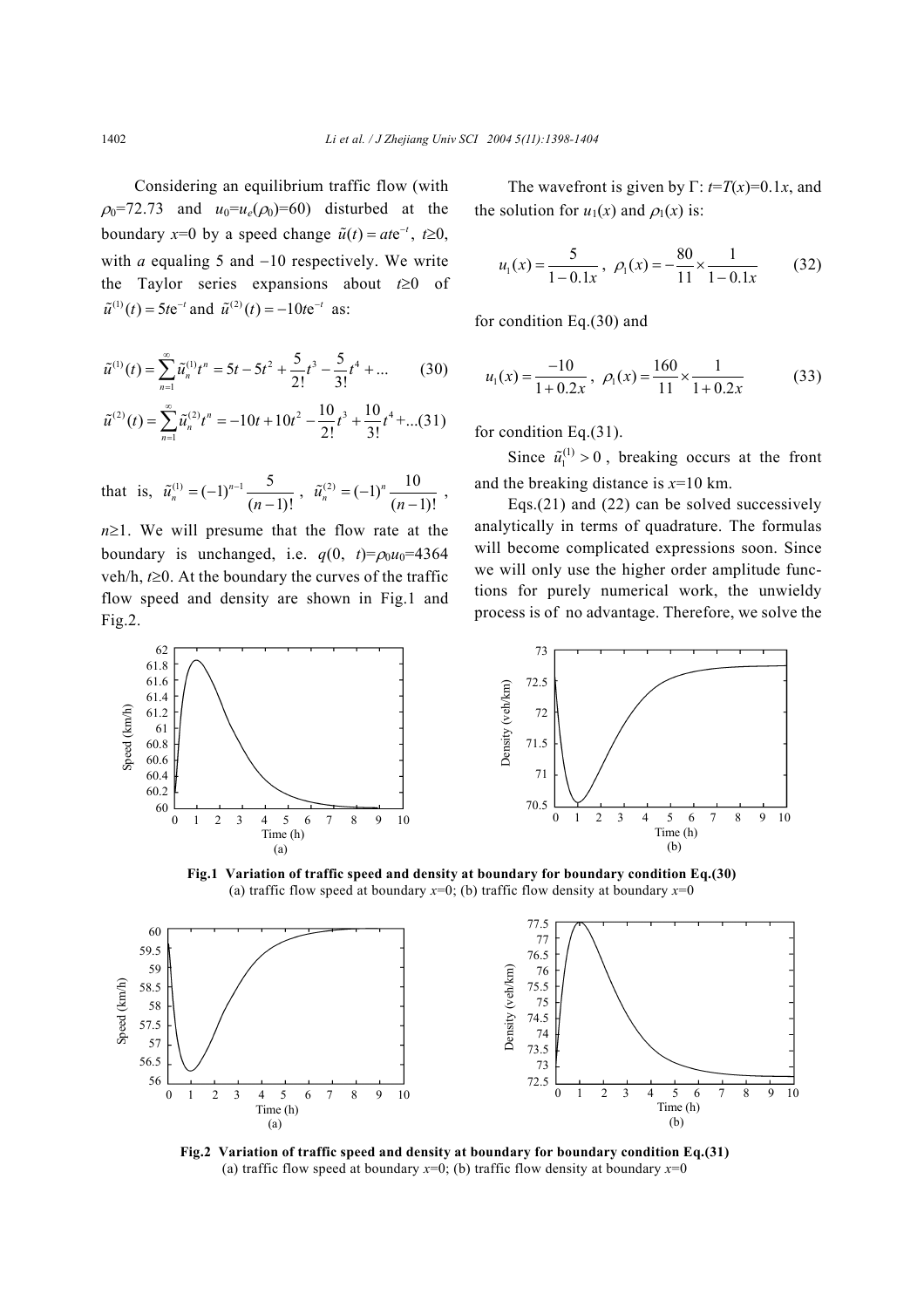sequence of differential equations numerically.

We will employ the method used in Moodie *et al*.(1991). We discretize the region  $x \ge 0$  by choosing a mesh width  $h > 0$ , and find the values of  $u_n(x)$ and  $\rho_n(x)$  for  $n=1, ..., N$  at the points  $x_i=(i-1)h, i=1,$ ..., *I*. At each step we find  $u_n$ ,  $\rho_n$  at  $x_{i+1}$  by means of the power series:

$$
u_n(x_{i+1}) = \sum_{j=1}^{\infty} u_{n,j}^{(i)} h^{j-1}, \rho_n(x_{i+1}) = \sum_{j=1}^{\infty} \rho_{n,j}^{(i)} h^{j-1}
$$
(34)

At each step we use *J*−*n*+1 terms. The integer *J* means the number of terms used in the series Eq.(34) to computer  $u_n$  and  $\rho_n$ . Here we choose *J*=2*N*.

All numerical results obtained from wavefront expansions use a [4/5] Padé approximant. We employ the numerical scheme with *N*=10, *I*=10 and  $h=0.5$  to find the values of the amplitude functions  $u_n(x_i)$ ,  $\rho_n(x_i)$  for  $n=1, ..., N$ ;  $i=1, ..., I$ . Results are shown in Fig.3 and Fig.4.

#### **CONCLUSION**

Wavefront expansions can be used to study wave propagations. The coefficients in these expansions satisfy a sequence of transport equations, with the solution of the lowest one giving information about breaking at the wavefront. By employing Padé approximant, these methods can compute valid results for much great times after the arrival of the wavefront.

In this paper we used a wavefront expansion to study propagation of perturbations along an equilibrium traffic flow governed by a modified macroscopic traffic flow model. The transport equations obtained from the expansion provide interesting information about wave propagation. For our problem, the shock occurs at the wavefront for posi-



**Fig.3 Variation of traffic speed and density for boundary condition Eq.(30)**  (a) traffic speed at *x*=0, 0.5, 1, 2, 3.5, 5, 5.5; (b) traffic density at *x*=0, 0.5, 1, 2, 3.5, 5, 5.5



**Fig.4 Variation of traffic speed and density for boundary condition Eq.(31)**